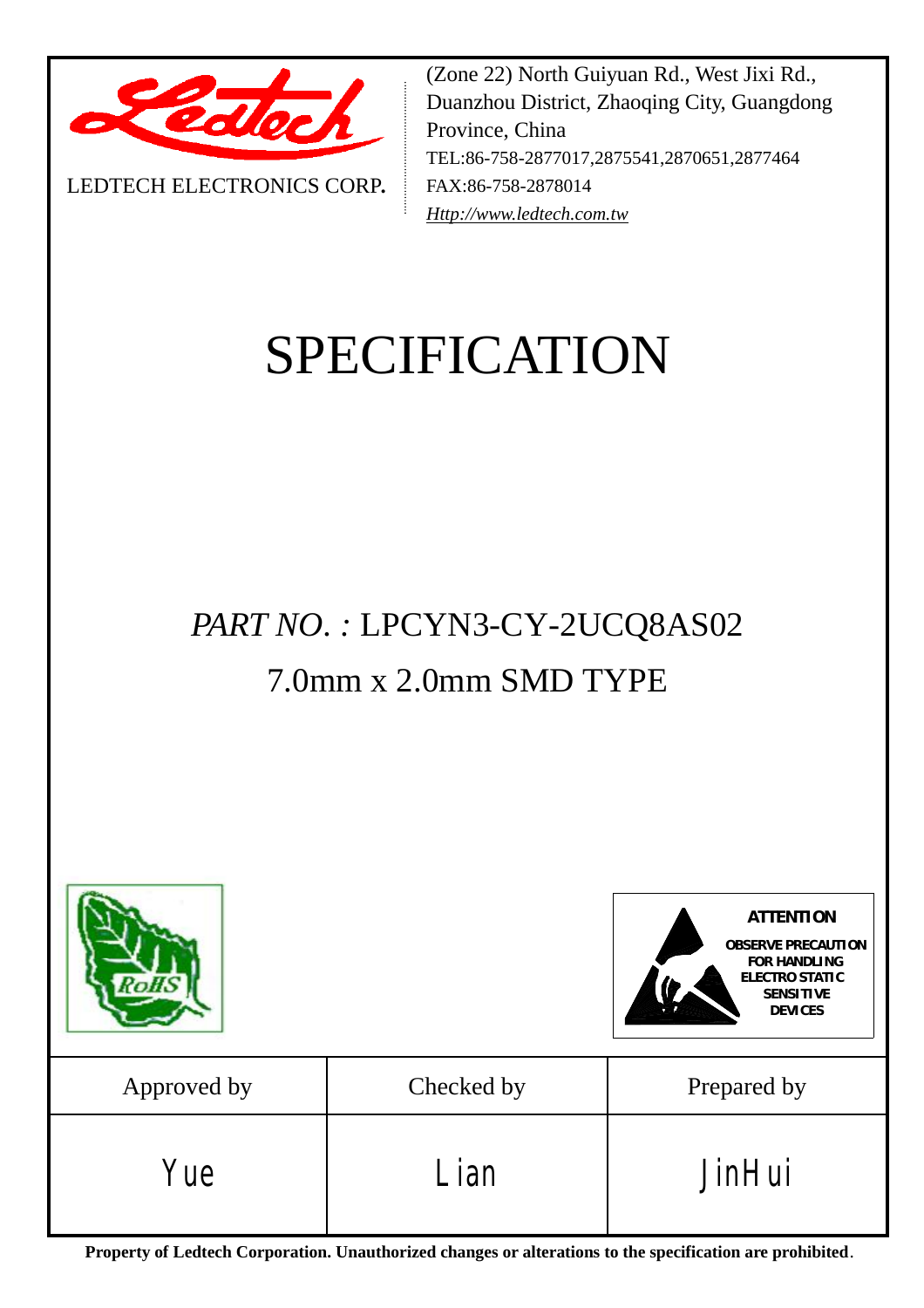

## **Package Dimensions**



#### **Notes:**

- 1. All dimensions are in mm.
- 2. The specifications, characteristics and technical data described in the datasheet are subject to change without notice.
- 3. Tolerance is ±0.25mm unless otherwise noted.

## **Description**

| Material       | <b>Emitting Color</b> | Lens Color             |
|----------------|-----------------------|------------------------|
| InGaN/Sapphire | White                 | <b>Yellow Diffused</b> |
|                |                       | LED Chip               |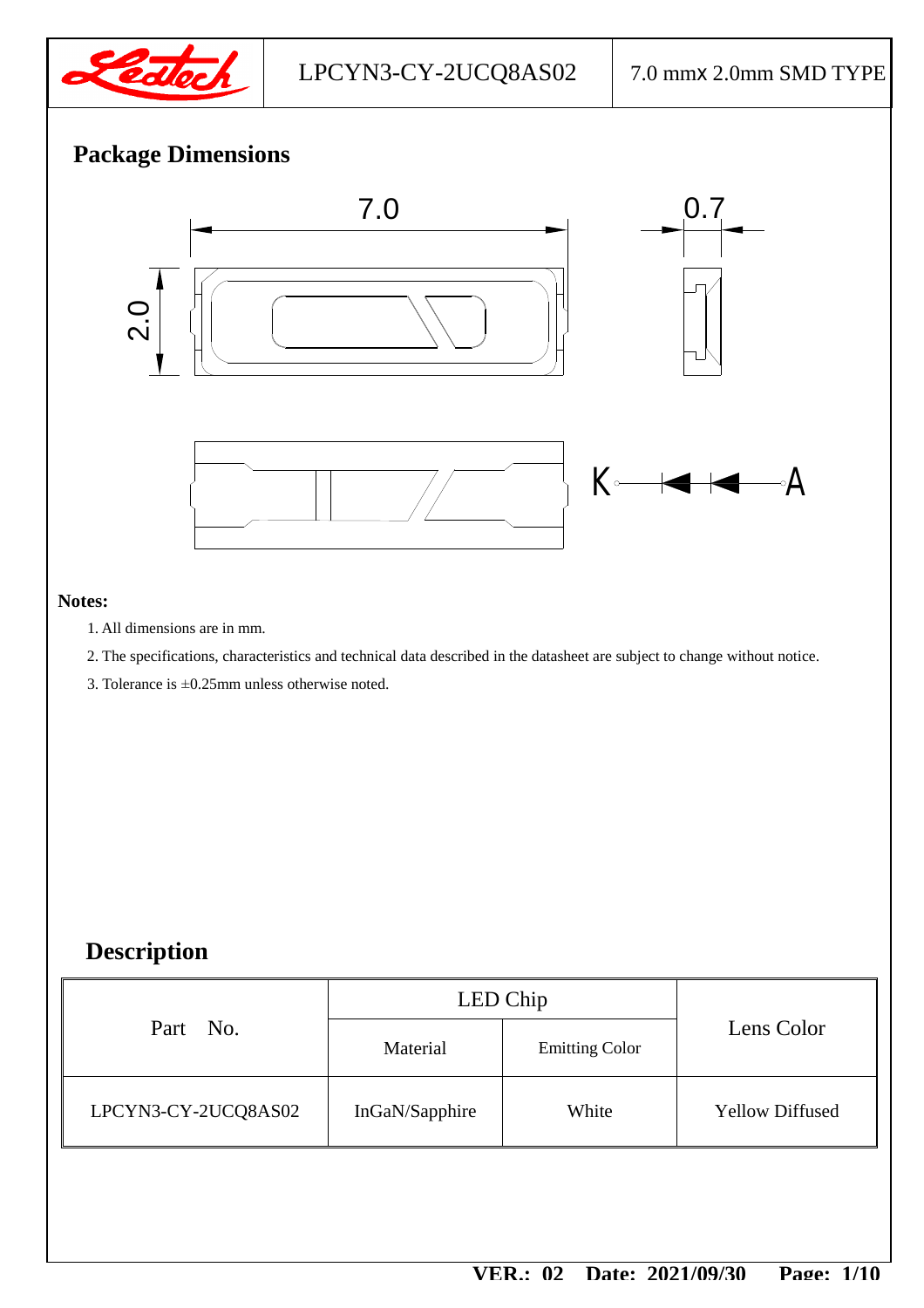

## **Absolute Maximum Ratings at Ta=25 ℃**

| Parameter                                       | Symbol                | Rating                                                                                  | Unit |
|-------------------------------------------------|-----------------------|-----------------------------------------------------------------------------------------|------|
| <b>Power Dissipation</b>                        | <b>P</b> <sub>D</sub> | 650                                                                                     | mW   |
| Reverse Voltage                                 | <b>VR</b>             | 10                                                                                      | V    |
| D.C. Forward Current                            | If                    | 150                                                                                     | mA   |
| Peak Current(1/10Duty Cycle,0.1ms Pulse Width.) | If (Peak)             | 180                                                                                     | mA   |
| <b>Operating Temperature Range</b>              | Topr.                 | $\int_{0}^{\infty}$<br>$-40$ to $+100$                                                  |      |
| <b>Storage Temperature Range</b>                | Tstg.                 | $\mathrm{C}^{\circ}$<br>$-40$ to $+100$                                                 |      |
| <b>Soldering Temperature</b>                    | Tsld.                 | Reflow Soldering: $260^{\circ}$ for 10 sec.<br>Hand Soldering: $350^{\circ}$ for 3 sec. |      |
| Electric Static Discharge Threshold (HBM)       | <b>ESD</b>            | 1000<br>V                                                                               |      |

## **Electrical and Optical Characteristics:**

| Parameter                                           | Symbol         | Condition   | Min.  | Typ.  | Max. | Unit    |
|-----------------------------------------------------|----------------|-------------|-------|-------|------|---------|
| Luminous Intensity                                  | Iv             | If= $150mA$ | 36000 | 39000 |      | mcd     |
| Luminous Flux                                       | $\Phi$ v       | If= $150mA$ |       | 115   | --   | lm      |
| <b>Forward Voltage</b>                              | Vf             | If= $150mA$ | 5.5   |       | 6.5  | V       |
| <b>CIE</b> Chronaticity<br>Coordinates : $X A x is$ | X              | If= $150mA$ |       | 0.27  | --   |         |
| <b>CIE</b> Chronaticity<br>Coordinates: Y Axis      | Y              | $If=150mA$  | $-$   | 0.252 |      |         |
| <b>Reverse Current</b>                              | Ir             | $Vr = 5V$   |       |       | 50   | $\mu$ A |
| Viewing Angle                                       | $2 \theta$ 1/2 | If= $150mA$ |       | 120   |      | $\deg$  |

 **Notes:** 1. Tolerance of Luminous Intensity is ±15%

2. Tolerance of Forward Voltage is ±0.1V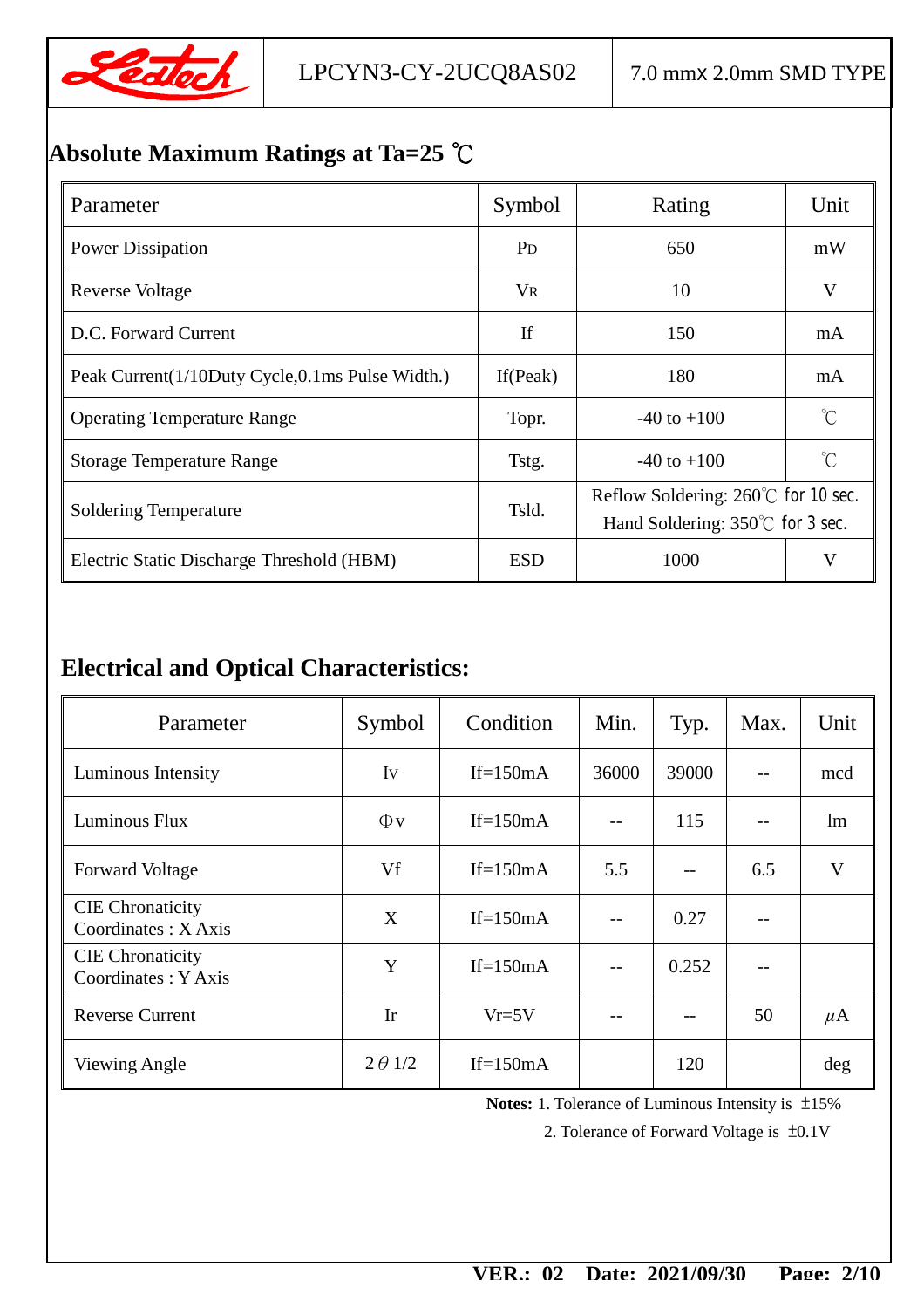

## **Specifications for Bin Grading:**

| Iv(mcd)                 |       |       |  |  |
|-------------------------|-------|-------|--|--|
| <b>Bin</b>              | Min.  | Max.  |  |  |
| 1                       | 36000 | 37000 |  |  |
| $\overline{2}$          | 37000 | 38000 |  |  |
| 3                       | 38000 | 39000 |  |  |
| $\overline{\mathbf{4}}$ | 39000 | 40000 |  |  |
| 5                       | 40000 | 41000 |  |  |
| 6                       | 41000 | 42000 |  |  |
| 7                       | 42000 | 43000 |  |  |
| 8                       | 43000 | 44000 |  |  |

## **Specifications for Vf Group:**

| Vf(V)          |      |      |  |  |
|----------------|------|------|--|--|
| <b>Bin</b>     | Min. | Max. |  |  |
| V1             | 5.5  | 5.6  |  |  |
| V <sub>2</sub> | 5.6  | 5.7  |  |  |
| V3             | 5.7  | 5.8  |  |  |
| V <sub>4</sub> | 5.8  | 5.9  |  |  |
| V <sub>5</sub> | 5.9  | 6.0  |  |  |
| V <sub>6</sub> | 6.0  | 6.1  |  |  |
| V7             | 6.1  | 6.2  |  |  |
| V <sub>8</sub> | 6.2  | 6.3  |  |  |
| V <sub>9</sub> | 6.3  | 6.4  |  |  |
| V10            | 6.4  | 6.5  |  |  |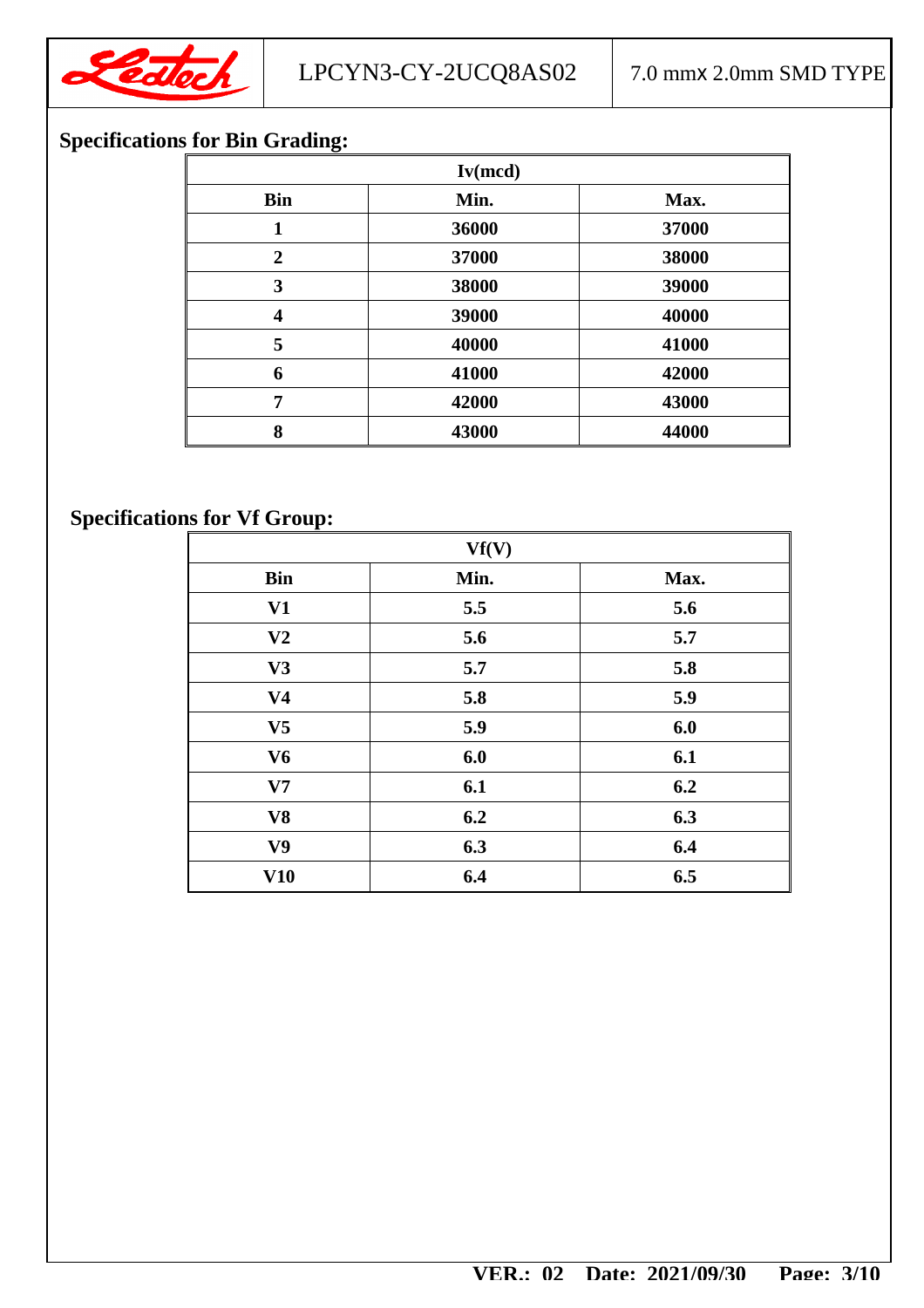





 $\overline{4\overline{0}}$ 

20

 $\overline{0}$ 

Ambient Temperature Ta (。C)

 $\overline{60}$ 

80

 $\overline{10}0$ 

 **VER.: 02 Date: 2021/09/30 Page: 4/10**

Radiation Diagram

 $\overline{0.5}$ 

0.3

0.7

90°

 $0.2$  0.4 0.6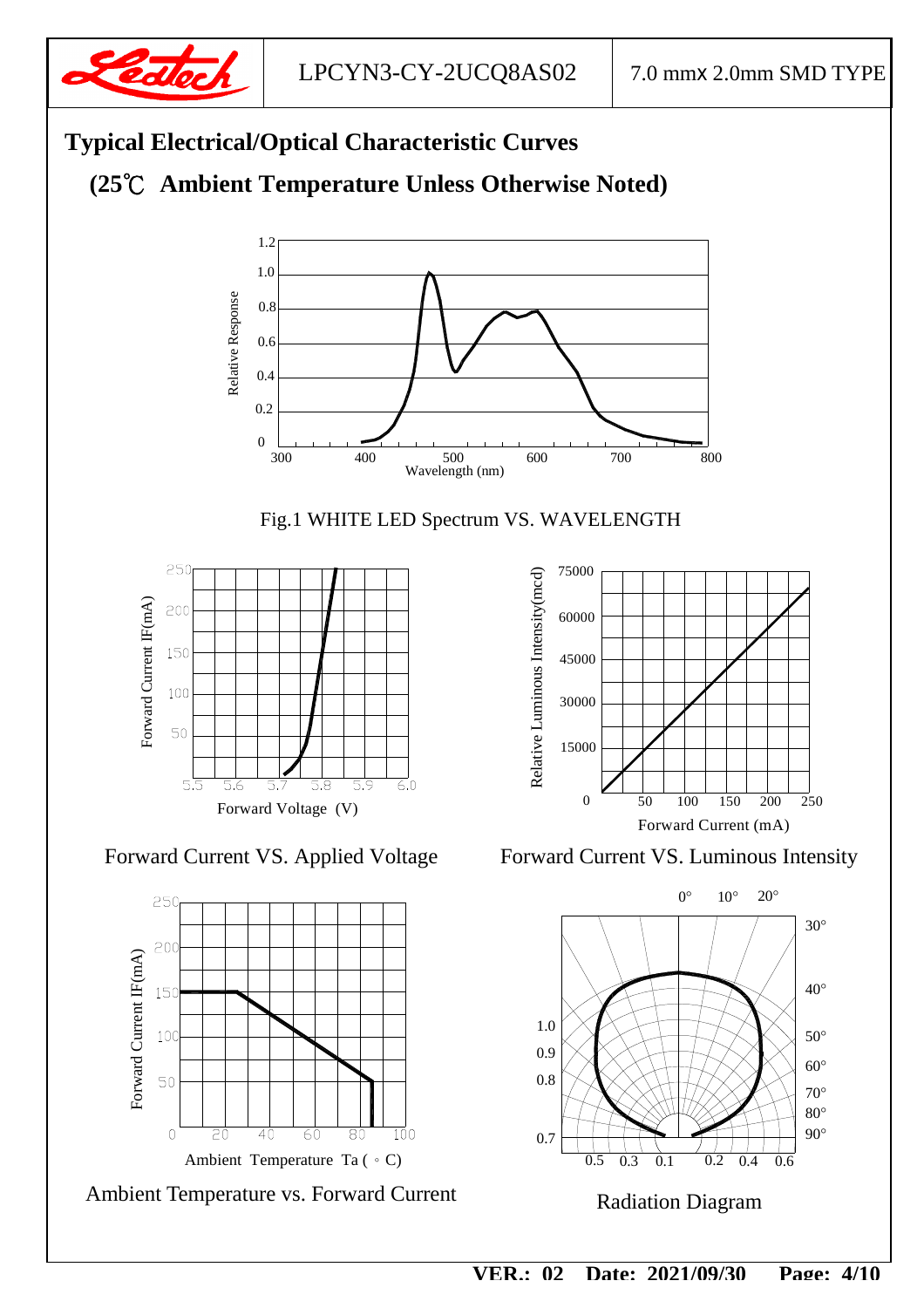

## **Chromaticity Coordinates Specifications for Bin Grading:**

COLOR RANKS (IF=150mA.Ta=25℃)

| <b>BIN</b>     | <b>RANK</b> |       |       |       |       |  |
|----------------|-------------|-------|-------|-------|-------|--|
|                | X           | 0.270 | 0.280 | 0.291 | 0.281 |  |
| A <sub>1</sub> | Y           | 0.265 | 0.282 | 0.273 | 0.256 |  |
|                | X           | 0.260 | 0.270 | 0.281 | 0.271 |  |
| $\mathbf{A}$   | Y           | 0.248 | 0.265 | 0.256 | 0.239 |  |
|                | X           | 0.25  | 0.26  | 0.271 | 0.261 |  |
| $\bf{B}$       | Y           | 0.231 | 0.248 | 0.239 | 0.222 |  |

Note: X.Y Tolerance each Bin limit is ±0.01.

## **Chromaticity Coordinates & Bin grading diagram:**

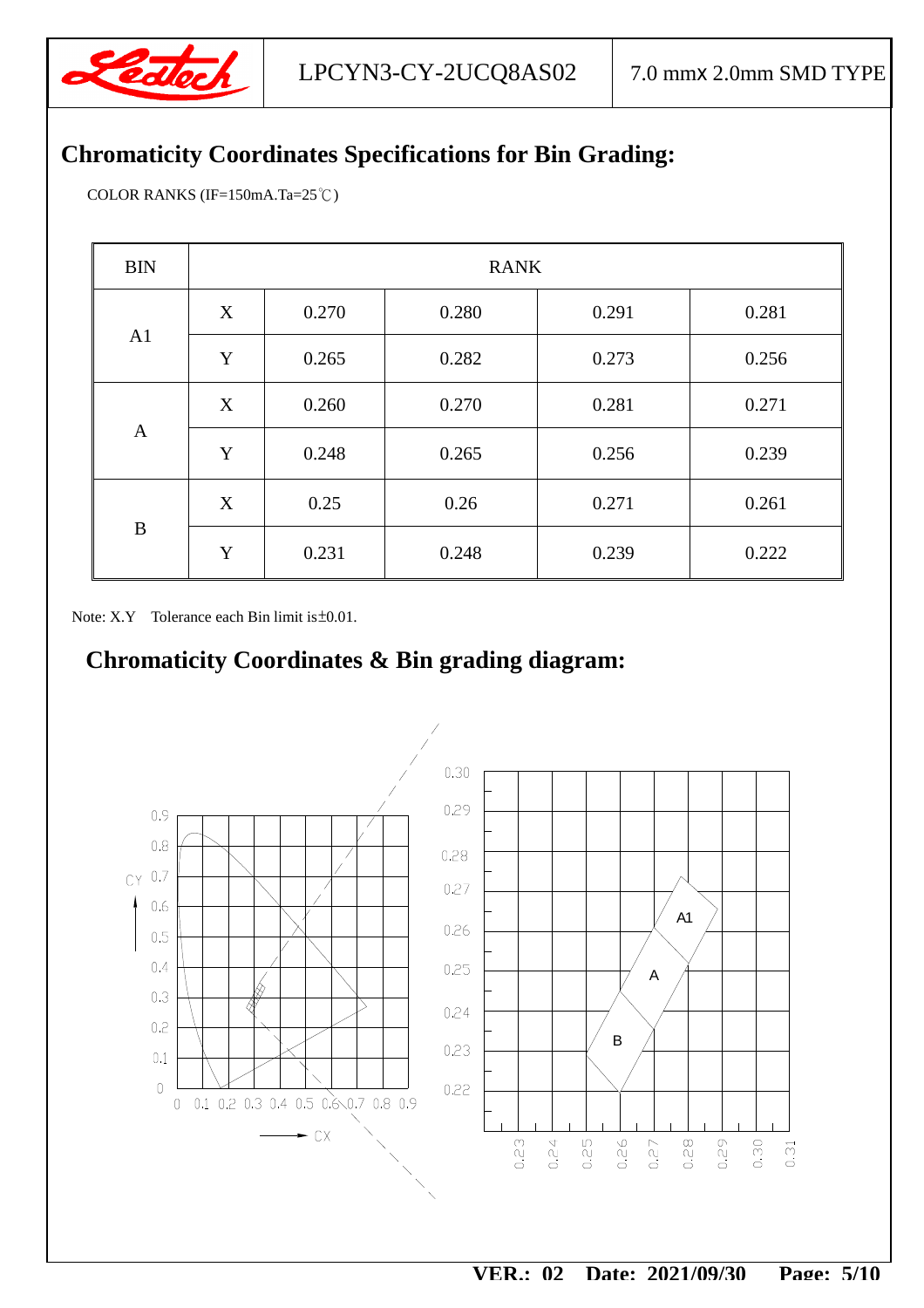

LPCYN3-CY-2UCQ8AS02 | 7.0 mmx 2.0mm SMD TYPE

## **PRECAUTION IN USE**

#### **Storage**

**Recommended storage environment** 

**Temperature:**  $5^{\circ}C \sim 30^{\circ}C (41^{\circ}F \sim 86^{\circ}F)$ 

**Humidity: 60% RH Max.** 

**Moisture measures: Please refer to Moisture-sensitive label on reels package bags.** 

**If unused LEDs remain, they should be stored in moisture proof packages, such as sealed container with packages of moisture absorbent material (silica gel). It is also recommended to return the LEDs to the original moisture proof bag and to reseal the moisture proof bag again. Fold the opened bag firmly and keep in dry environment.** 

#### **Soldering**

| <b>Soldering</b><br><b>Reflow</b> |                       |                           | <b>Soldering</b><br>Hand |                 |  |
|-----------------------------------|-----------------------|---------------------------|--------------------------|-----------------|--|
|                                   | <b>Lead Solder</b>    | <b>Lead – free Solder</b> |                          |                 |  |
| <b>Pre-heat</b>                   | $120 - 150^{\circ}$ C | $180 - 200^{\circ}C$      | <b>Temperature</b>       | 350°C Max.      |  |
| <b>Pre-heat time</b>              | 120sec. Max.          | 120sec. Max.              | <b>Soldering time</b>    | 3sec. Max.      |  |
| Peak temperature                  | 240°C Max.            | 260°C Max.                |                          | (one time only) |  |
| <b>Soldering time</b>             | 10sec. Max.           | 10sec. Max.               |                          |                 |  |
| <b>Condition</b>                  | refer to              | refer to                  |                          |                 |  |
|                                   | Temperature-          | Temperature-              |                          |                 |  |
|                                   | profile 1             | profile 2                 |                          |                 |  |

**\*After reflow soldering rapid cooling should be avoided.** 

**[Temperature-profile (Surface of circuit board)] Use the conditions shown to the under figure.** 

#### **<1 : Lead Solder> <2 : Lead-free Solder>**



**[ Recommended soldering pad design ]** 

**Use the following conditions shown in the figure.** 



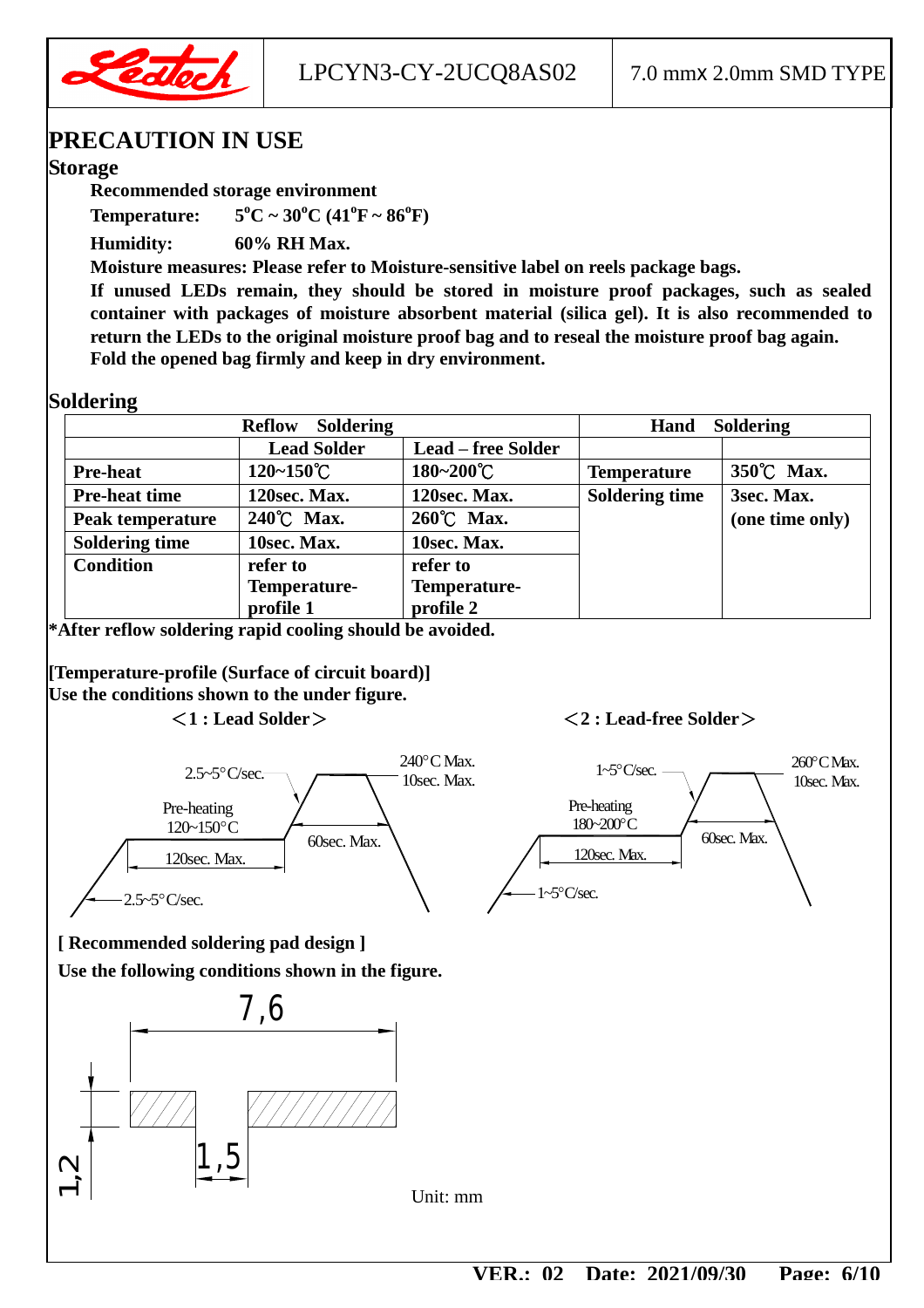

## **Sulfur-sensitive**

- l **There is silver-plated metal part on the inner/outer side of the outer package. If exposed to the condition with corrosive gas, the silver plating surface may go bad, which will affect soldering strength and optical properties. Therefore, after opening it must be kept in a sealed container, etc.**
- l **Materials contain sulfur component (gasket, adhesive, etc.) may have bad effects on the surface of the coating, so please do not use such materials in the product.**
- l **In cardboard boxes and rubber, even in the atmosphere may contain minute amount of corrosive gases; In addition, the resin material may also contain halogen which has a bad effect on the surface of the coating.**
- l **Even if the soldering installation and product assembly finished, by the effect of corrosive gas generated by relative materials of LED and external injected, the coating surface may go bad, so it is necessary to design the product taking into account the above factors.**
- l **If requires, it is best to use a silicone washer, but be aware that low molecular silicone may cause the product poor contact.**
- l **Keep the product in location where has less temperature change, because moisture condensation would be generated under a condition of strong temperature change.**

## **DISCLAIMER**

- **1. Our department reserves the right(s) on the adjustment of product material mix for the specification.**
- **2.The product meets our department published specification for a period of twelve (12) months from date of shipment.**
- **3.The graphs shown in this datasheet are representing typical data only and do not show guaranteed values.**
- **4.When using this product, please observe the absolute maximum ratings and the instructions for using outlined in these specification sheets. Our department assumes no responsibility for any damage resulting from the use of the product which does not comply with the absolute maximum ratings and the instructions included in these specification sheets.**
- **5.These specification sheets include materials protected under copyright of our department. Reproduction in any form is prohibited without obtaining our department's prior consent.**
- **6.This product is not intended to be used for military, aircraft, automotive, medical, life sustaining or life saving applications or any other application which can result in human injury or death.**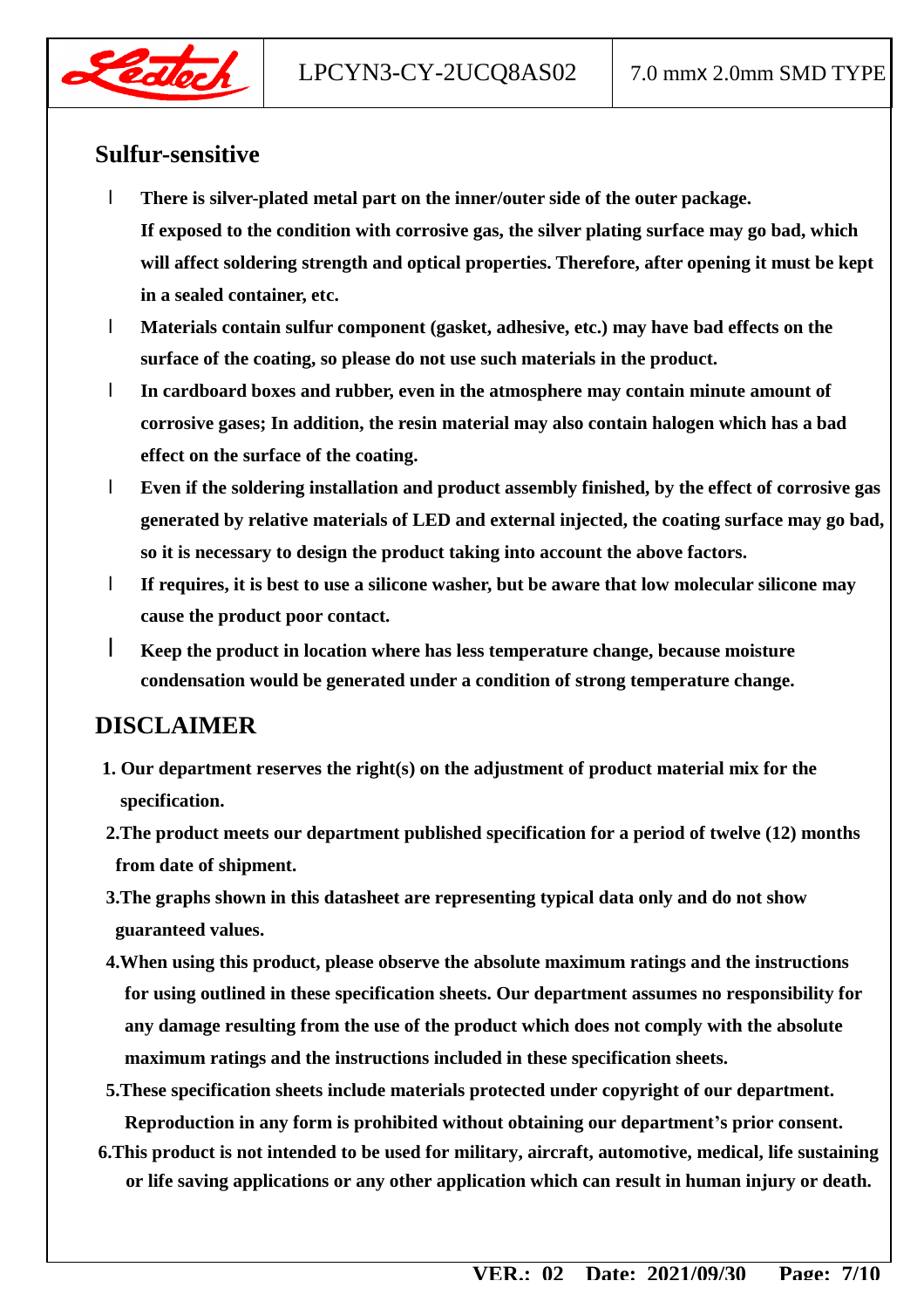

## **Handling of Silicone Resin LEDs**

#### **Handling Indications**

**During processing, mechanical stress on the surface should be minimized as much as possible. Sharp objects of all types should not be used to pierce the sealing compound** 



#### **Figure 1**

**In general, LEDs should only be handled from the side. By the way, this also applies to LEDs without a silicone sealant, since the surface can also become scratched.** 



#### **Figure 2**

**When populating boards in SMT production, there are basically no restrictions regarding the form of the pick and place nozzle, except that mechanical pressure on the surface of the resin must be prevented.** 

**This is assured by choosing a pick and place nozzle which is larger than the LED's reflector area.**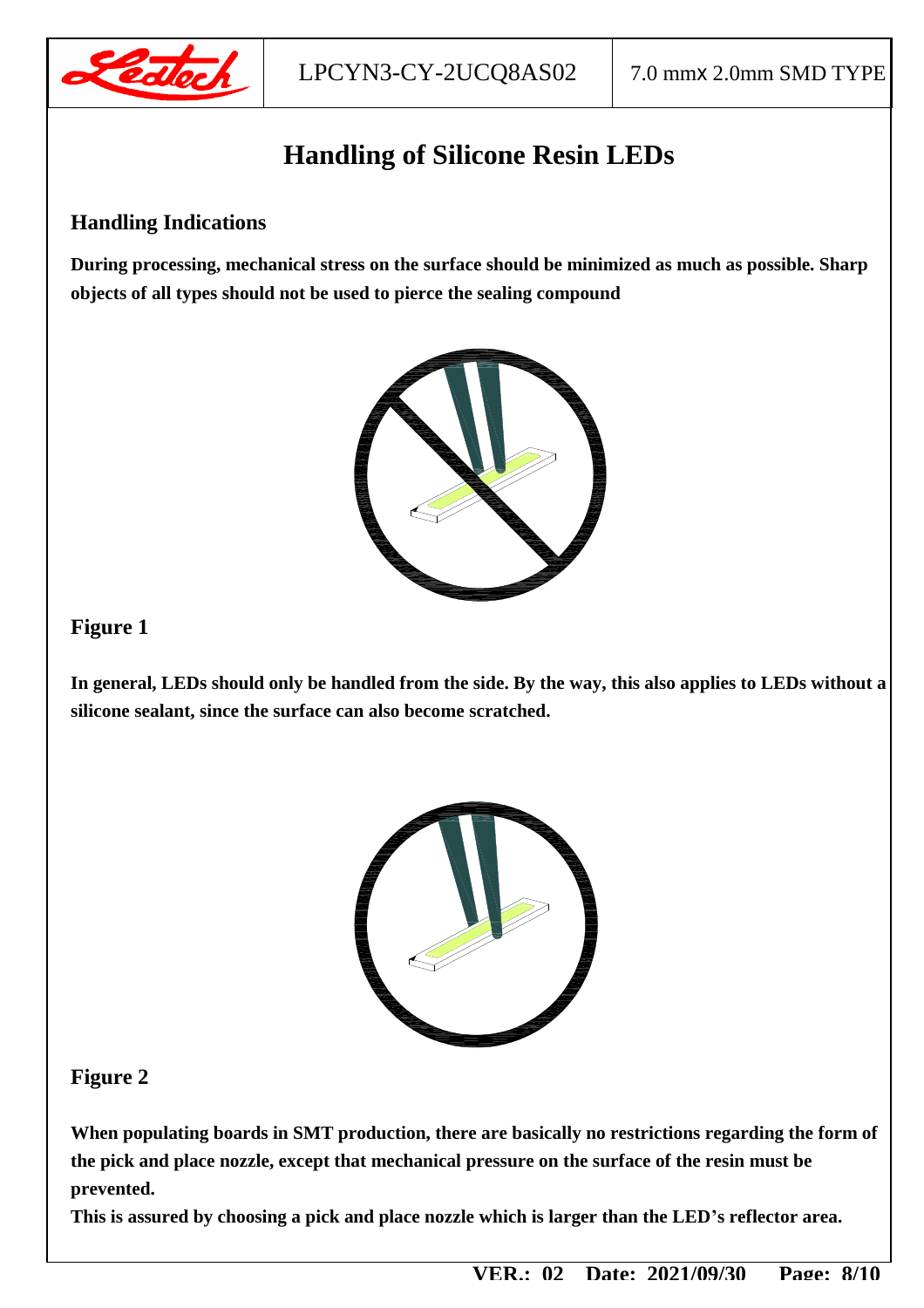



#### **Notes**:

- 1. All dimensions are in mm, tolerance is±2.0mm unless otherwise noted.
- 2. Specifications are subject to change without notice